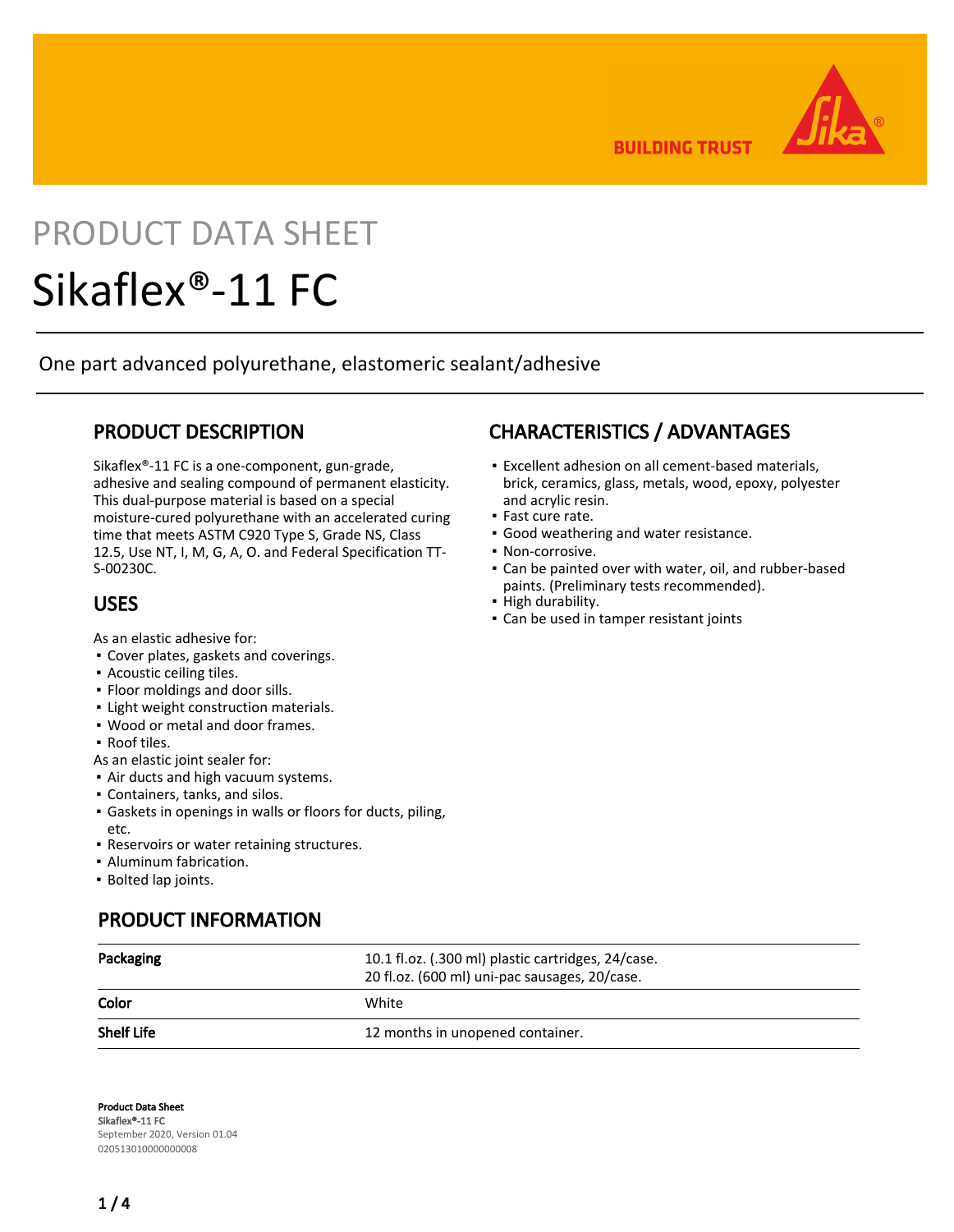Storage Conditions Store at 40–95 °F (4–35 °C). Condition material to 65–75 °F before using.

Volatile organic compound (VOC) content

28.5 g/L

#### TECHNICAL INFORMATION

| <b>Shore A Hardness</b>         | $40 - 45$                                                                                                                                                                                                                                     | (73 °F (23 °C) and 50 % R.H.) (ASTM D-2240)                              |  |  |  |
|---------------------------------|-----------------------------------------------------------------------------------------------------------------------------------------------------------------------------------------------------------------------------------------------|--------------------------------------------------------------------------|--|--|--|
| <b>Tensile Strength</b>         | 225 psi                                                                                                                                                                                                                                       | (73 °F (23 °C) and 50 % R.H.) (ASTM D-412)                               |  |  |  |
| <b>Elongation at Break</b>      | 600 %                                                                                                                                                                                                                                         | (73 °F (23 °C) and 50 % R.H.) (ASTM D-412)                               |  |  |  |
| <b>Elastic Recovery</b>         | >90%                                                                                                                                                                                                                                          | (73 °F (23 °C) and 50 % R.H.) (ASTM C-719)                               |  |  |  |
| Lap Shear Strength              | 165 psi                                                                                                                                                                                                                                       | (73 °F (23 °C) and 50 % R.H.) (ASTM D-1002<br>modified, glass substrate) |  |  |  |
| <b>Chemical Resistance</b>      | Good resistance to water, weak acids, weak alkalis, sewerage, mineral oils,<br>vegetable oils, fats, fuels. (Not resistant to organic solvents, paint thinner,<br>strong acids, strong alkalis). Consult Technical Service for specific data. |                                                                          |  |  |  |
| <b>Service Temperature</b>      | $-40$ °F to 170 °F                                                                                                                                                                                                                            |                                                                          |  |  |  |
| <b>Resistance to Weathering</b> | Excellent                                                                                                                                                                                                                                     |                                                                          |  |  |  |

#### APPLICATION INFORMATION

| Coverage           | Width/Depth<br>1/4"<br>3/8"<br>$1/2$ " | 1/4"<br>24.3<br>16.2<br>12.1                                                                               | 3/8"        | 1/2"<br>6.1                       |      |     |     |     |
|--------------------|----------------------------------------|------------------------------------------------------------------------------------------------------------|-------------|-----------------------------------|------|-----|-----|-----|
|                    |                                        |                                                                                                            | 10.8<br>8.1 |                                   |      |     |     |     |
|                    |                                        |                                                                                                            |             |                                   | 3/4" | 8.1 | 5.4 | 4.0 |
|                    |                                        |                                                                                                            |             |                                   | 1"   |     |     | 3.0 |
|                    | 1.25"                                  |                                                                                                            |             | 2.4                               |      |     |     |     |
|                    | 1.5"                                   |                                                                                                            |             | 2.0                               |      |     |     |     |
|                    | <b>Product Temperature</b>             |                                                                                                            |             |                                   |      |     |     |     |
|                    | <b>Ambient Air Temperature</b>         | 40 °F to 100 °F.<br>Sealant should be installed when joint is at mid-range of its anticipated<br>movement. |             |                                   |      |     |     |     |
| <b>Curing Rate</b> | Tack-free Time (TT-S-00230C)           |                                                                                                            |             | 1 to 2 hours depending on climate |      |     |     |     |
|                    | <b>Final Cure</b>                      |                                                                                                            | 3 to 5 days |                                   |      |     |     |     |

# APPLICATION INSTRUCTIONS

#### SUBSTRATE PREPARATION

Clean all surfaces. Joint walls must be sound, clean, dry, frost-free, and free of oil and grease. Curing compound residues and any other foreign matter must be thoroughly removed. A roughened surface will also enhance bond.

#### Priming

Priming is not usually necessary for anodized aluminum,

steel, non-absorbent materials such as glass, ceramics, stoneware and tiles. Most substrates only require priming if testing indicates a need or where sealant will be subjected to water immersion after cure. Consult Technical Service at 1-800-933-SIKA for additional information on priming.

#### APPLICATION METHOD / TOOLS

Recommended application temperatures: 40–100 °F. For cold weather application, condition material to 65–75 °F before using. Place nozzle of gun into bottom of the joint and fill entire joint. Keep the nozzle in the sealant;

Product Data Sheet Sikaflex®-11 FC September 2020, Version 01.04 020513010000000008



**BUILDING TRUST**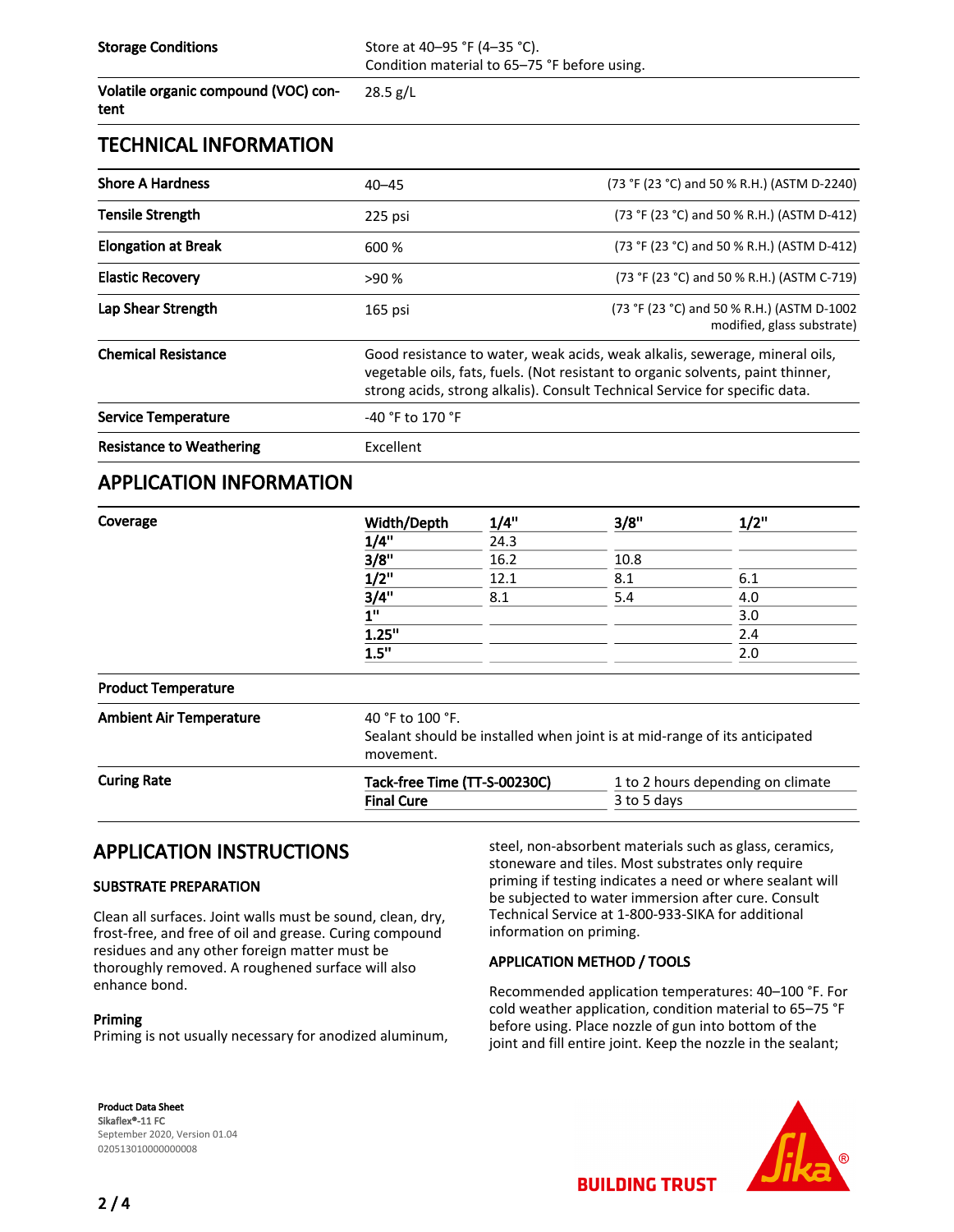continue on with a steady flow of sealant preceding the nozzle to avoid air entrapment. Avoid overlapping of sealant to eliminate entrapment of air.

#### Tooling and Finishing

Tool as required. Joint dimension should allow for 1/4 inch minimum and 1/2 inch maximum thickness for sealant. Proper design is 2:1 width to depth ratio.

#### Removal

In case of spills of leaks, wear suitable protective equipment, contain spill, collect with absorbent material, and transfer to suitable container. Ventilate area. Avoid contact. Dispose of in accordance with current, applicable local, state, and federal regulations. In case of emergency, call chemtrec 1-800-424-9300.

#### Over Painting

Allow 5 day cure at standard conditions when using Sikaflex-11 FC in total water immersion situations and prior to painting.

# **LIMITATIONS**

- Allow 5 day cure at standard conditions when using Sikaflex®-11 FC in total water immersion situations and prior to painting.
- **Avoid exposure to high levels of chlorine. (Maximum** level is 5ppm).
- Maximum depth of sealant must not exceed 1/2 in.; minimum depth is 1/4 in.
- Maximum expansion and contraction should not exceed 12.5 % of average joint width. ▪
- Avoid contact with alcohol and other solvent cleaners during cure.
- Do not apply when moisture-vapor-transmission condition exists from the substrate as this can cause bubbling within the sealant.
- Use opened cartridges the same day.
- When applying sealant, avoid air-entrapment.
- **·** Since system is moisture-cured, permit sufficient exposure to air.
- White color tends to yellow slightly when exposed to ultraviolet rays.
- The ultimate performance of Sikaflex®-11 FC depends on proper application, good design and proper preparation of joint surfaces.
- Not for use in expansion joints.
- **Heavier substrates may require additional support** during the cure period.
- Do not use in contact with bituminous/asphaltic materials.

# BASIS OF PRODUCT DATA

Results may differ based upon statistical variations depending upon mixing methods and equipment, temperature, application methods, test methods, actual site conditions and curing conditions.

# OTHER RESTRICTIONS

See Legal Disclaimer.

Product Data Sheet Sikaflex®-11 FC September 2020, Version 01.04 020513010000000008